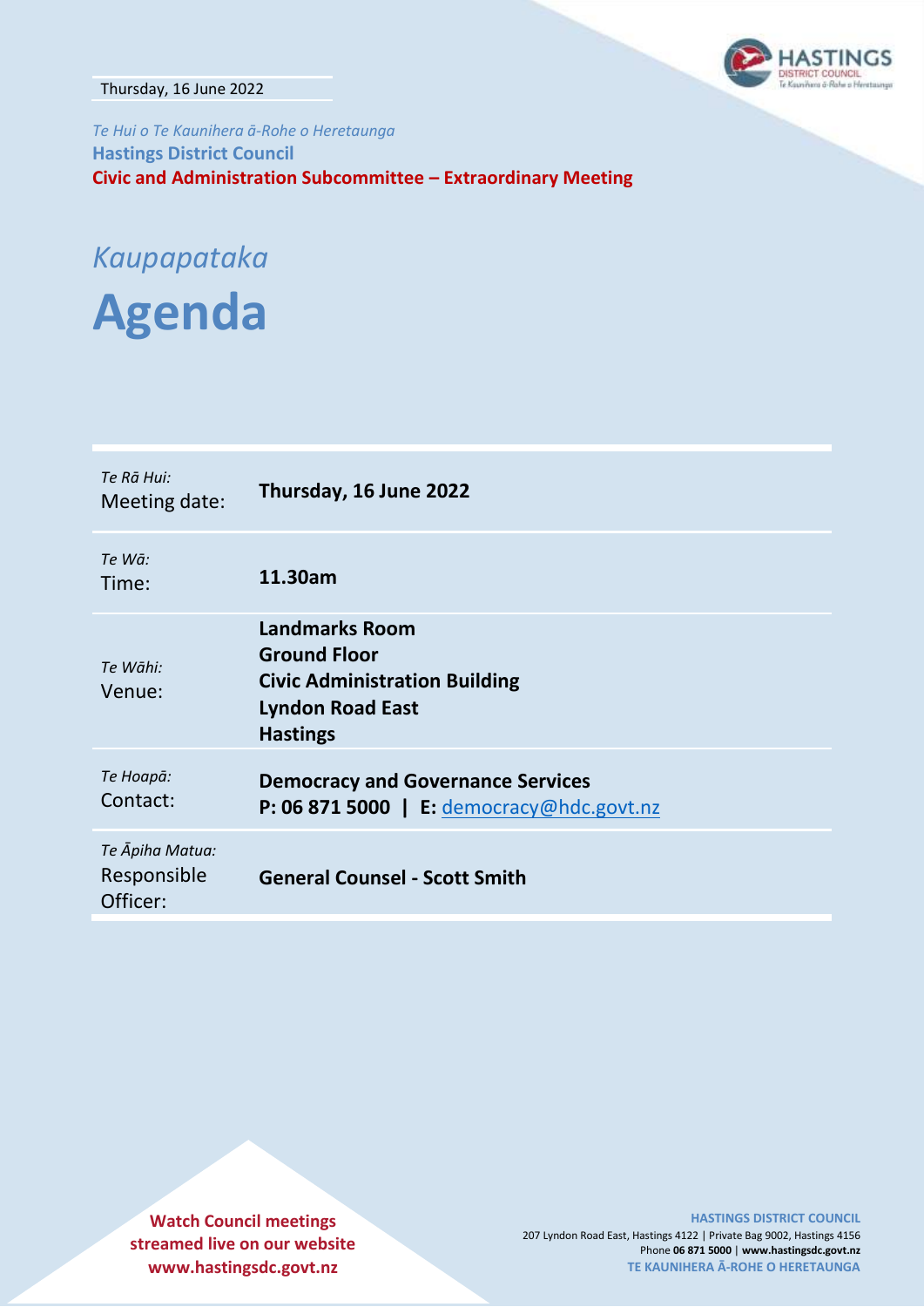# **Civic and Administration Subcommittee**

A Subcommittee of the Operations and Monitoring Committee.

#### **Fields of Activity**

The Civic and Administration Subcommittee is responsible for making delegated decisions and advising the Operations and Monitoring Committee by;

- Assisting Council in the allocation of Community Grants by;
	- Reviewing applications for Community Grants.
	- Setting appropriate performance measures to assist in the measurement of delivery of activities funded from Grants.
	- Allocation of grant funding within the budget allocation.
- Assisting Council in its general overview of procurement and tender activity by accepting tenders which exceed the Chief Executive's delegated authority to approve, for projects previously approved by Council or a Standing Committee within the delegated authority.
- Assisting Council by reviewing and considering submissions and deciding applications for temporary closure of roads.
- Recommending to Council the appointment of trustees to Te Mata Park Trust Board.
- Recommending to Council the appointment of directors to Hastings District Holdings Limited.
- Recommending to Council the appointment of List Members to the District Licencing Committee.

Assisting Council by reviewing, considering nominations and recommending recipients of Civic Awards.

#### **Membership**

- 8 Councillors.
- 1 Heretaunga Takoto Noa: Māori Standing Committee Member appointed by Council.
- The Group Manager Planning and Regulatory Services to be a member only when the Subcommittee is recommending the appointment of List Members to The Hastings District Licencing Committee.
- The Chief Executive to be a member only when the Committee is making a decision on tendering and procurement matters.
- The Group Manager: Asset Management to be a member only when the Subcommittee is making a decision on tendering and procurement matters.
- The Transportation Manager to be a member only when the Committee is making a decision on applications for temporary closure of roads.
- The Environmental Consents Manager to be a member only when the Committee is making a decision on applications for temporary closure of roads.
- The Chair of the Te Mata Park Trust Board to be a member only when the Committee is making a decision on appointments to the Te Mata Park Trust Board.
- The Group Manager: Corporate to be a member only when the Committee is making a decision on appointments to the boards of any Council Controlled Organisations.
- Chair appointed by Council.
- Deputy Chair appointed by Council.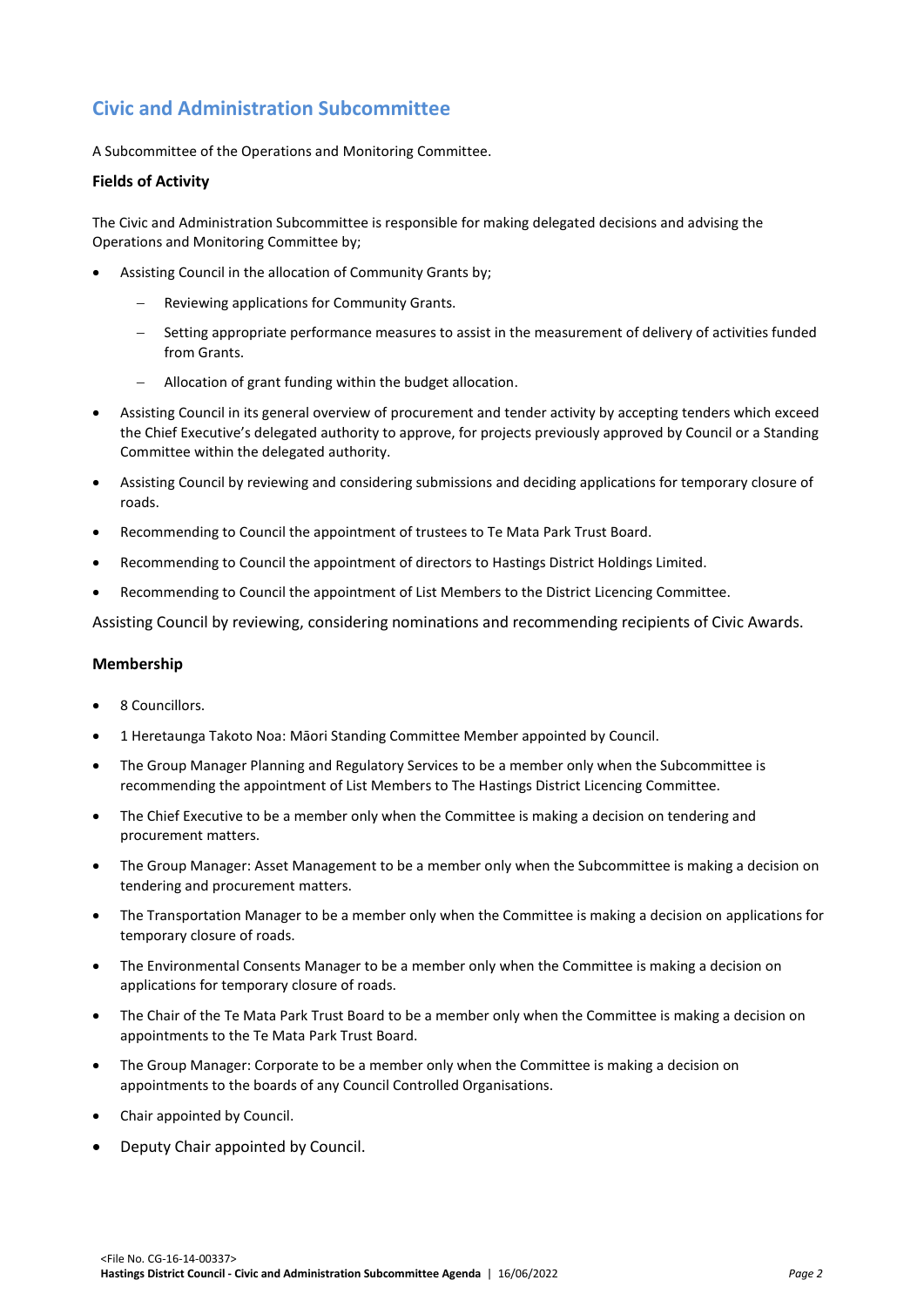#### **Delegated Powers**

- 1) Authority to exercise all Council's powers, functions and authorities (except where prohibited by law or otherwise delegated) in relation to the allocation of grant funding within the budget allocation.
- 2) Authority to accept tenders for individual projects previously approved by the Council or a Standing Committee of the Council up to a value of \$10,000,000.
- 3) Responsibility to provide oversight and direction on tendering processes in general and/or specific issues relating to a particular project.
- 4) All the Council's powers and functions in respect to temporary prohibition of traffic under Section 342(1)(b) and clause 11(e) of Schedule 10 of the Local Government Act 1974.
- 5) Recommend to Council the appointment of Trustees to Te Mata Park Trust Board in accordance with the policy on Appointment of Trustees for Te Mata Park Trust Board, and the provisions of section 57 of the Local Government Act 2002.
- 6) Recommend to Council the appointment of director positions for Hastings District Holdings Limited in accordance with the Council's Policy on Appointment and Remuneration of Directors for Council Organisations.
- 7) Recommend to Council the recipients of Civic Awards.
- 8) Recommend to Council the appointment of List Members to the Hastings District Licensing Committee in accordance with the policy on the appointment of members for the District Licensing Committee, and the provisions of Sections 192 – 194 of the Sale and Supply of Alcohol Act 2012.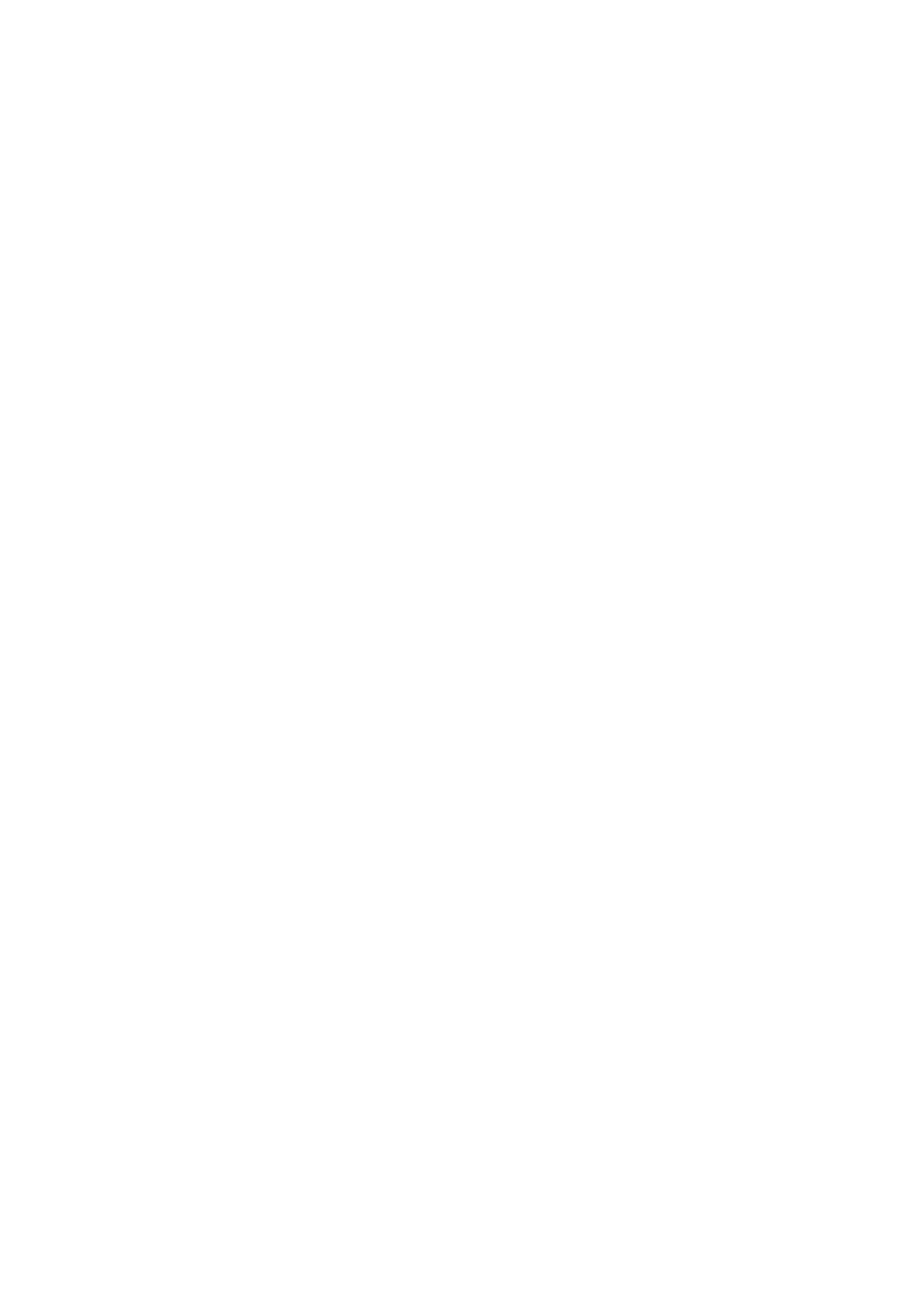

Thursday, 16 June 2022

*Te Hui o Te Kaunihera ā-Rohe o Heretaunga* **Hastings District Council Civic and Administration Subcommittee Meeting**

# *Kaupapataka*

# **Agenda**

| Mematanga:<br>Membership:             | Koromatua<br><b>Chair:</b> Councillor Malcolm Dixon                                                                                                              |  |  |
|---------------------------------------|------------------------------------------------------------------------------------------------------------------------------------------------------------------|--|--|
|                                       | Ngā KaiKaunihera<br>Councillors: Damon Harvey, Eileen Lawson, Simon Nixon (Deputy Chair),<br>Henare O'Keefe, Wendy Schollum, Geraldine Travers and Kevin Watkins |  |  |
|                                       | Heretaunga Takoto Noa Māori Standing Committee appointee: Tania<br>Eden                                                                                          |  |  |
|                                       | Youth Council appointees: Mackenzie Varcoe and Monte Timu                                                                                                        |  |  |
|                                       | Chief Executive, Nigel Bickle AND<br>Group Manager Asset Management: Craig Thew – for Item 7                                                                     |  |  |
|                                       | Mayor Sandra Hazlehurst                                                                                                                                          |  |  |
| Tokamatua:<br>Quorum:                 | 3 members                                                                                                                                                        |  |  |
| Apiha Matua<br>Officer Responsible:   | <b>General Counsel - Scott Smith</b>                                                                                                                             |  |  |
| Te Rōpū Manapori me te<br>Kāwanatanga |                                                                                                                                                                  |  |  |
| Democracy &                           | Christine Hilton (Extn 5633)                                                                                                                                     |  |  |
| <b>Governance Services:</b>           |                                                                                                                                                                  |  |  |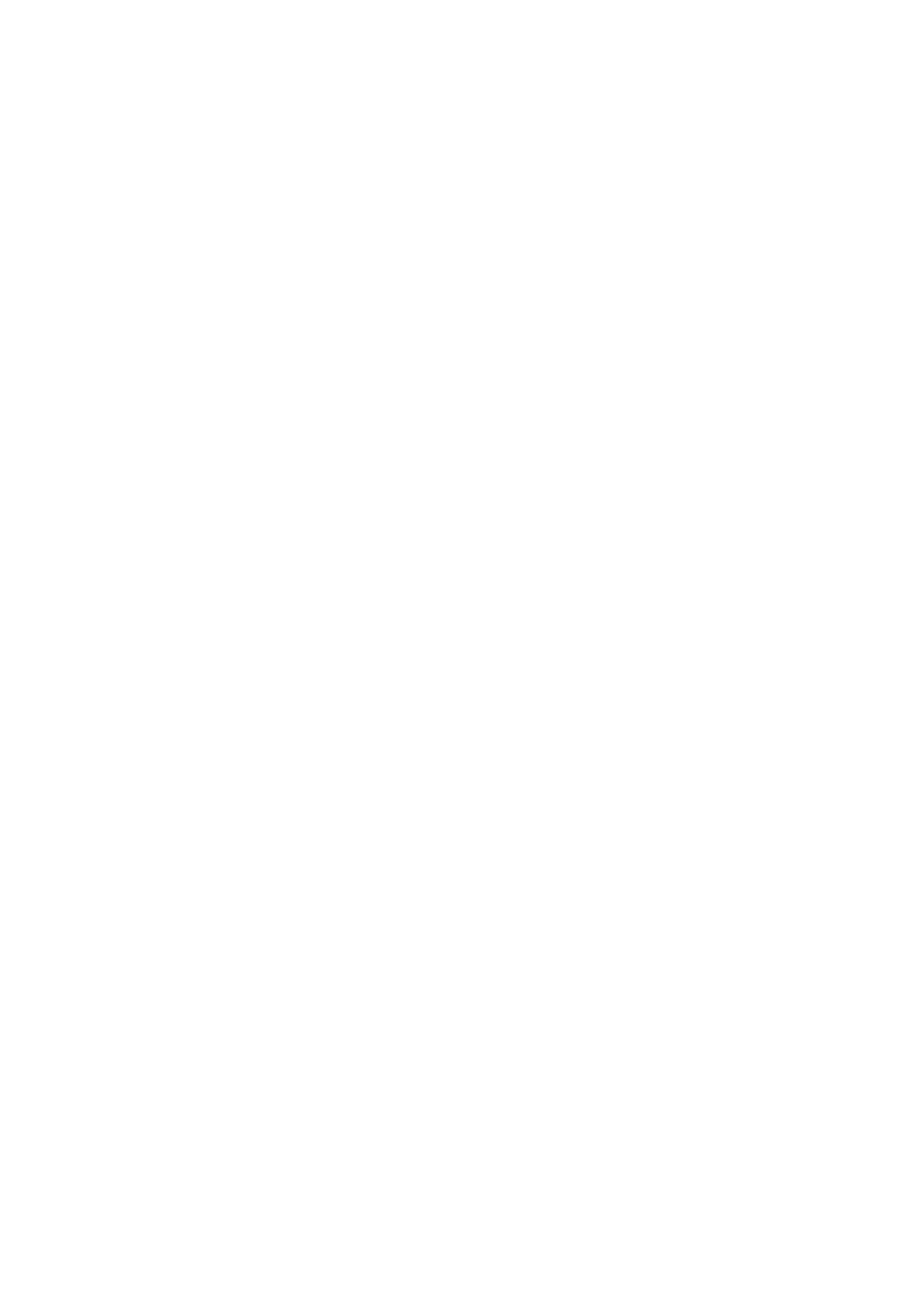# *Te Rārangi Take* **Order of Business**

### **Apologies** *– Ngā Whakapāhatanga*

#### **1.0** At the close of the agenda no apologies had been received. At the close of the agenda no requests for leave of absence had been received.

#### **2.0 Conflict of Interest** *– He Ngākau Kōnatunatu*

Members need to be vigilant to stand aside from decision-making when a conflict arises between their role as a Member of the Council and any private or other external interest they might have. This note is provided as a reminder to Members to scan the agenda and assess their own private interests and identify where they may have a pecuniary or other conflict of interest, or where there may be perceptions of conflict of interest.

If a Member feels they do have a conflict of interest, they should publicly declare that at the start of the relevant item of business and withdraw from participating in the meeting. If a Member thinks they may have a conflict of interest, they can seek advice from the General Counsel or the Manager: Democracy and Governance (preferably before the meeting).

It is noted that while Members can seek advice and discuss these matters, the final decision as to whether a conflict exists rests with the member.

#### **Confirmation of Minutes** *– Te Whakamana i Ngā Miniti*

**3.0** There were no previous minutes to be confirmed.

#### **4.0 Minor Items** *– Ngā Take Iti*

#### **5.0 Urgent Items** *– Ngā Take Whakahihiri*

## **6.0 Recommendation to Exclude the Public from Item 7 [9](#page-8-0)**

#### **7.0 Request for Procurement Approval**